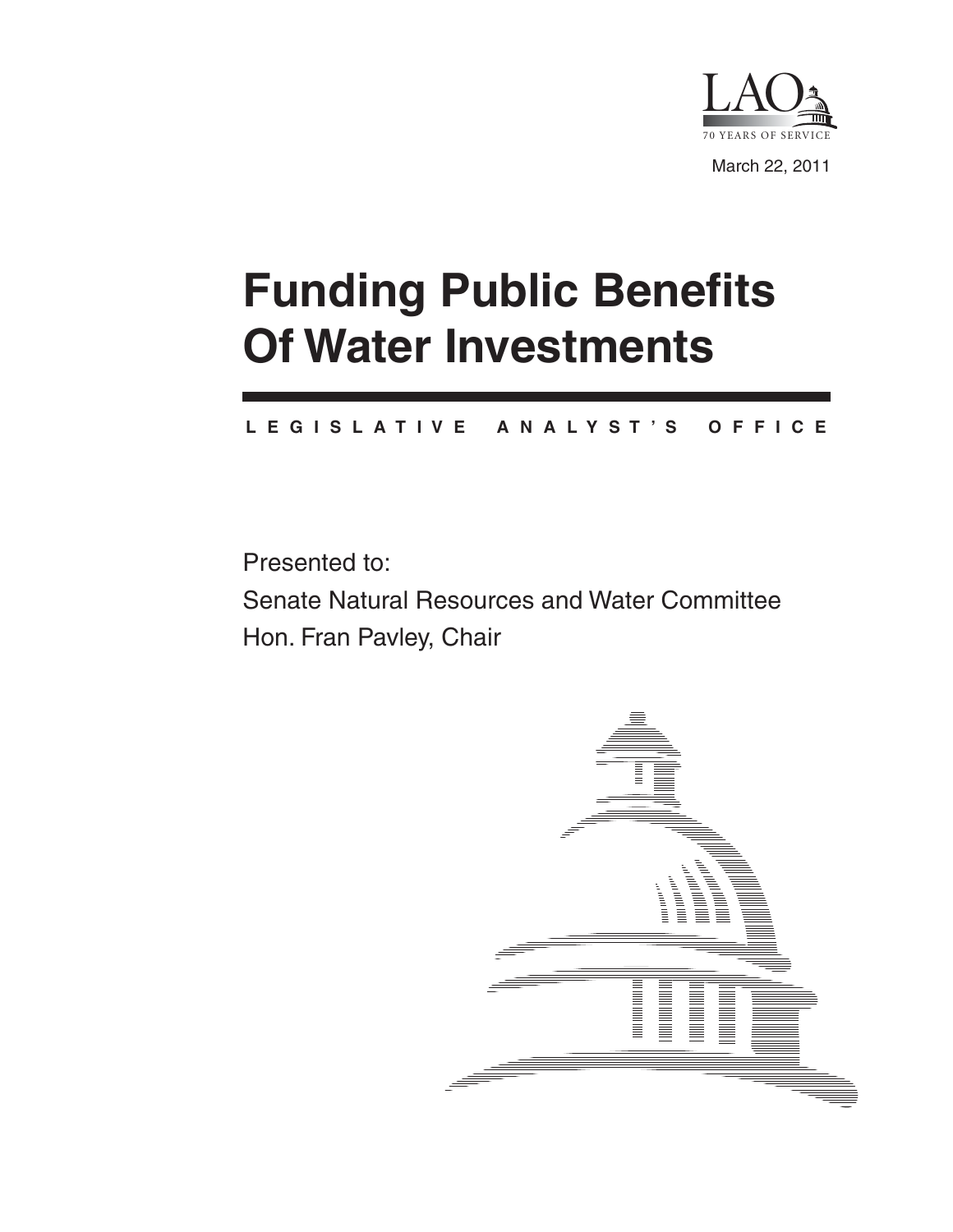

# **Overview of Presentation**

- **The Public Purposes of Water-Related Investments**
- 

**Public Funding Demands in the Water Area**



 **Other States' Funding Mechanisms and Previous California Proposal**

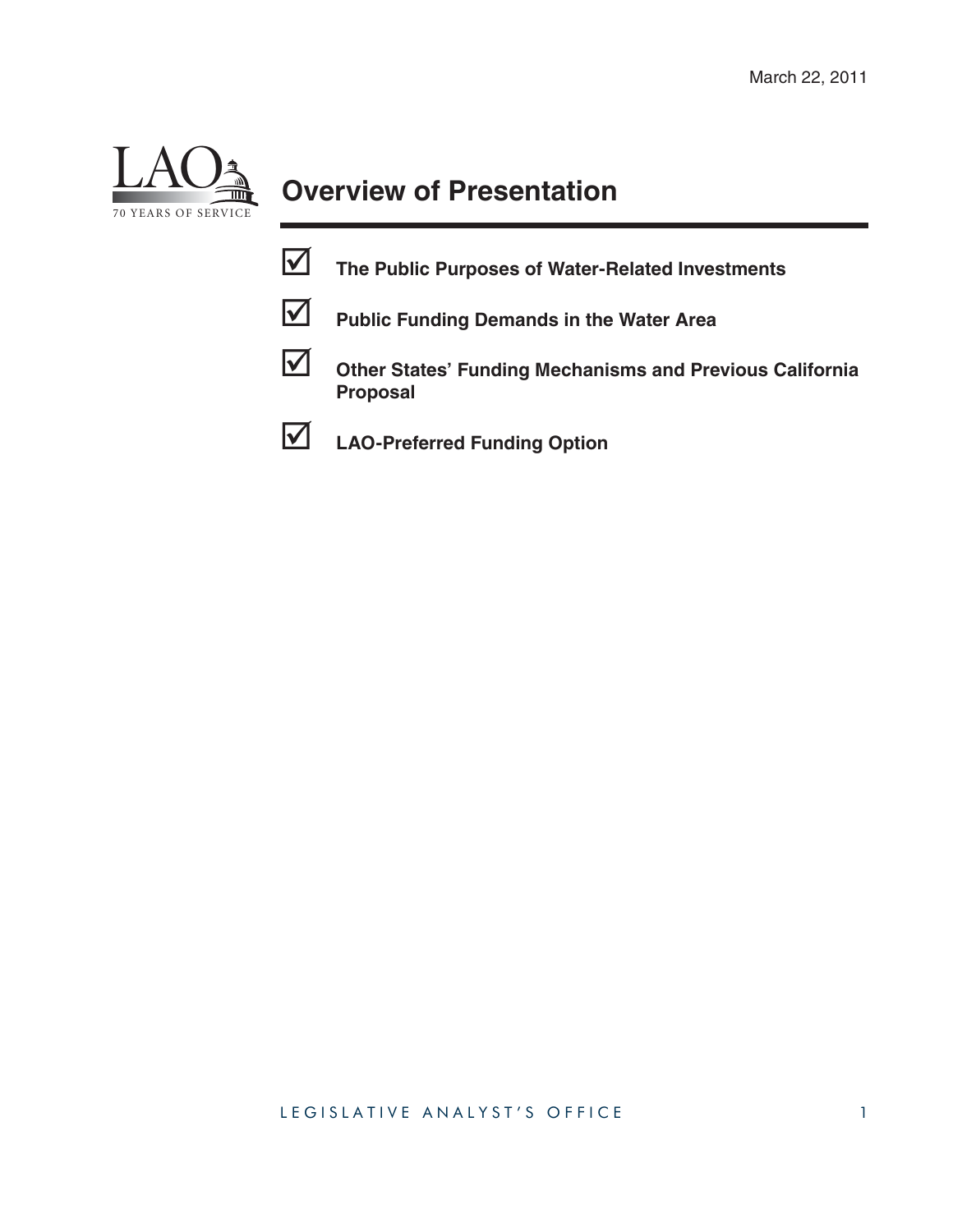

#### **The Public Purposes of Water-Related Investments**



 *Water-Related Activities With a Public-Purpose Component.*  Water-related activities that have a significant public-purpose component can be consolidated into the following five main categories:

- $\blacksquare$  Planning and efficient management of the statewide water system.
- **Broadening access to necessary water services.**
- Ecosystem improvements.
- **Management of water-related risks and major public** emergencies.
- Water system changes that improve recreational opportunities.
- 

**12 Statutory Definitions Should Guide Use of State Funds.** We recommend that the Legislature define what activities, from its policy perspective, are appropriately supported—in full or in part—with state public funding and which are not. To ensure that private beneficiaries of a water activity pay their appropriate share of costs, the Legislature should consider providing statu-

- The "beneficiary pays" principle.
- The "polluter pays" principle.

tory definitions of:

Private/nonstate benefits (with specific examples).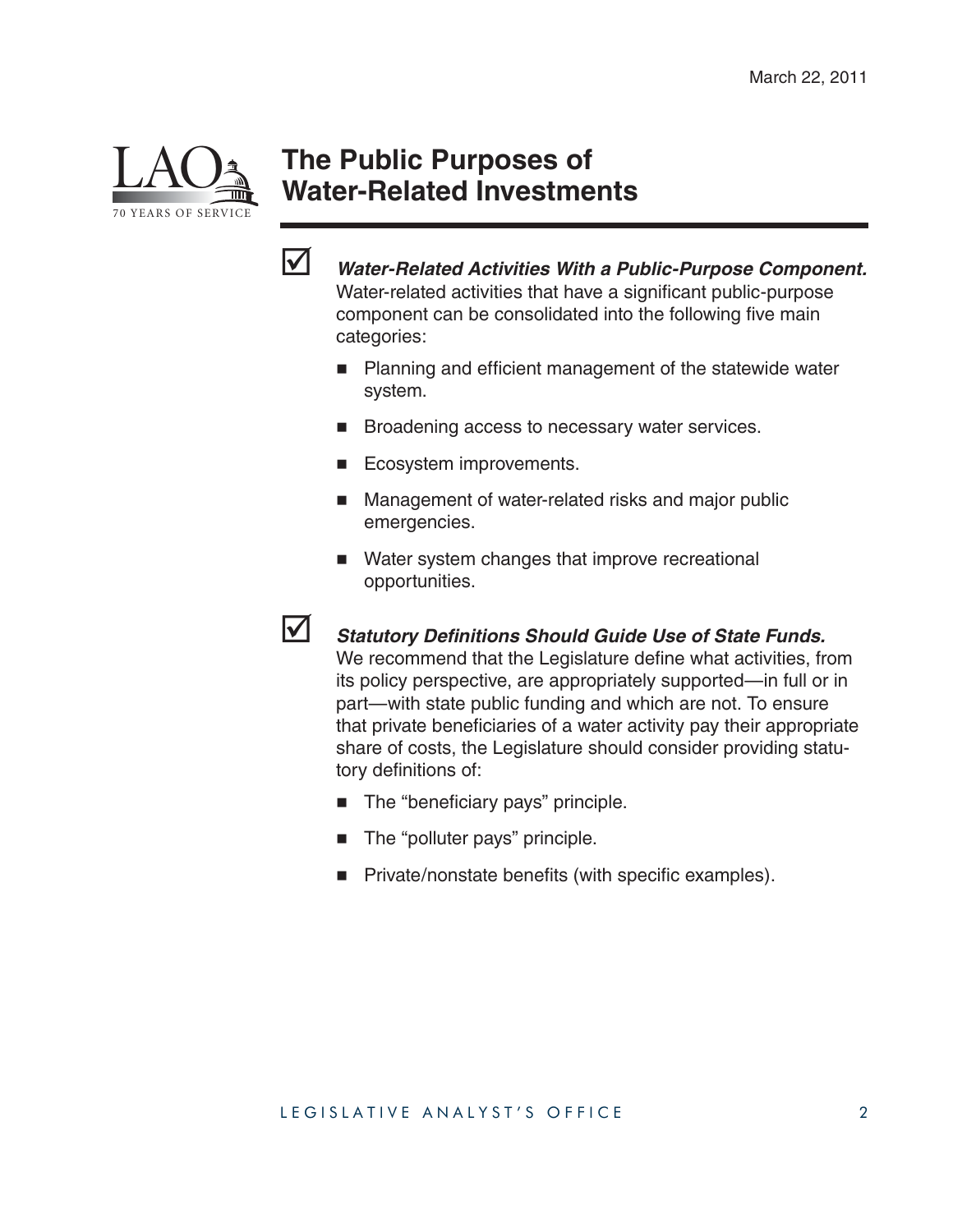

## **Public Funding Demands in the Water Area**



*Current Funding Sources.* The five broad categories of publicpurpose water activities referenced earlier are currently taking place to some degree, generally using monies from the General Fund or general obligation bonds. In the water area, there is not a funding mechanism that parallels the "public goods charge" that is currently assessed on energy ratepayers.



**V** Unmet Funding Demands. The California Research Bureau has assisted us in listing a number of water-related funding demands that could potentially tap a new state public funding mechanism. Some portion of the following program areas' unmet water investment capital demands would be appropriately funded from state public funds:

- Drinking water infrastructure: \$39 billion (over a period of 20 years).
- Wastewater infrastructure: \$29.9 billion (over a period of 20 years).
- Flood infrastructure: \$26 billion (over a period of 20 years).
- Delta ecosystem restoration: \$3.6 billion, plus \$46 million/ year over 50 years in ongoing demands for Bay Delta Conservation Plan implementation.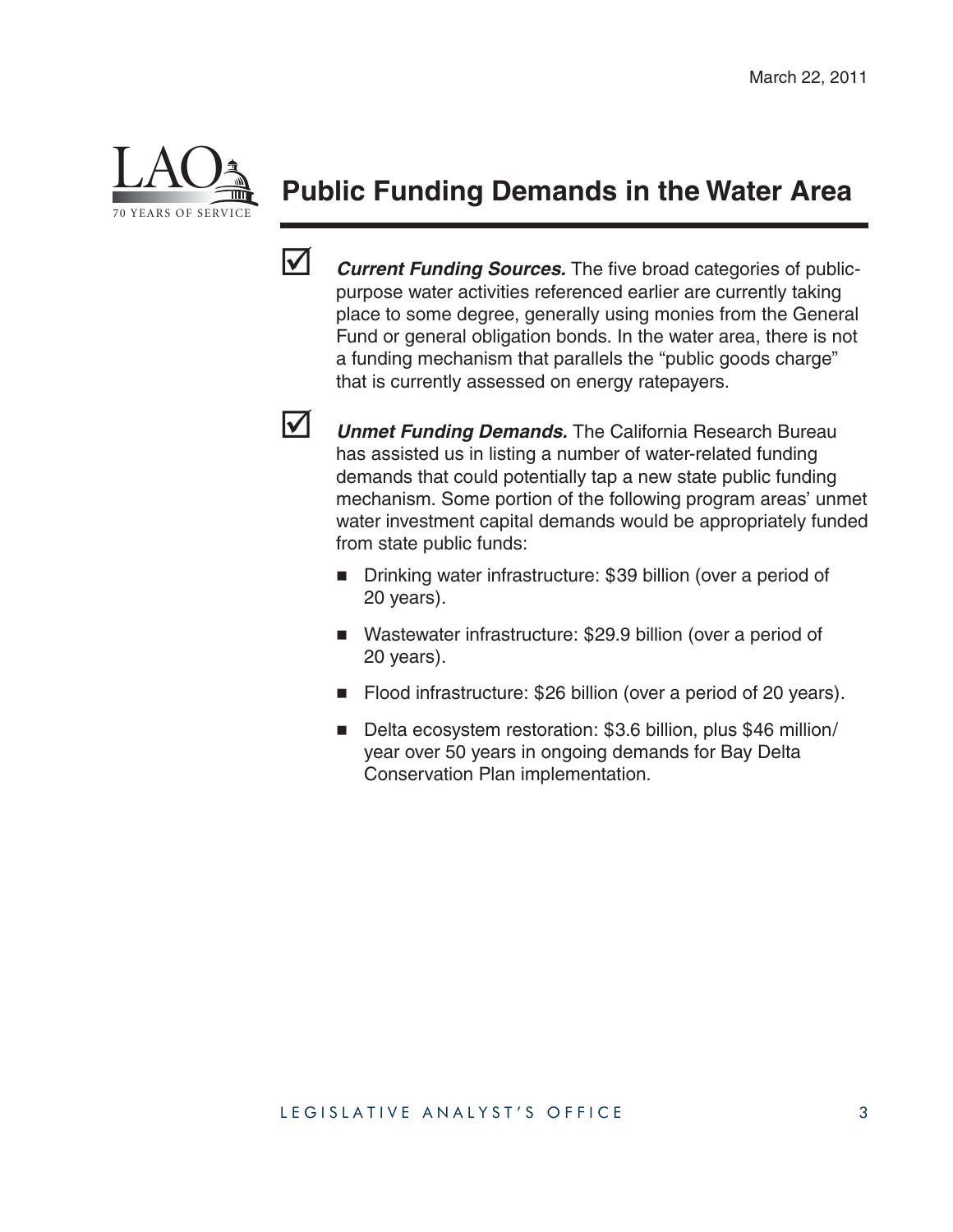

#### **Other States' Funding Mechanisms and Previous California Proposal**



 *Other States' Funding Mechanisms.* State governments across the country have employed a variety of broad-based mechanisms to pay for the public benefit portion of water-related activities. These mechanisms are generally one of three types:

- *General Assessments Not Tied to Water Use.* These include cases where some *portion* of the revenues from general taxes (such as property or general sales taxes), charges on specific goods or services (such as cigarette taxes), or natural resource severance charges (such as assessments on oil or mining severance) are *dedicated* to water-related projects and programs.
- **Assessments Directly Tied to Water Use.** These include annual charges on water-rights holders, volumetric water use charges (such as on retail water sales or groundwater withdrawals), and flat charges on water system users (such as charges on wastewater connections or water utilities).
- Property-Related Assessments, Indirectly Tied to Water *Use.* These include assessments on the amount of irrigated acreage or tied to property valuation.



**1** Previous California Proposal. As part of his 2006 Strategic Growth Plan Initiative, the Governor proposed the enactment of a new "water resources capacity charge" to be imposed on every retail water supplier in the state. (The Governor's proposal was introduced as AB 1839 [Laird] and SB 1166 [Aanestad].) The charge was based on the number and type of water connections in each retail supplier's service area and it varied from zero to \$10 per month per connection. Of the \$500 million in estimated annual revenues collected from the new charge, 50 percent were to be deposited into a state investment account, with the balance deposited into 11 regional accounts. The regional account monies were to be administered by the state (the Department of Water Resources), with project applicants for grant funding required to show consistency with an integrated regional water management plan.

LEGISLATIVE ANALYST'S OFFICE 4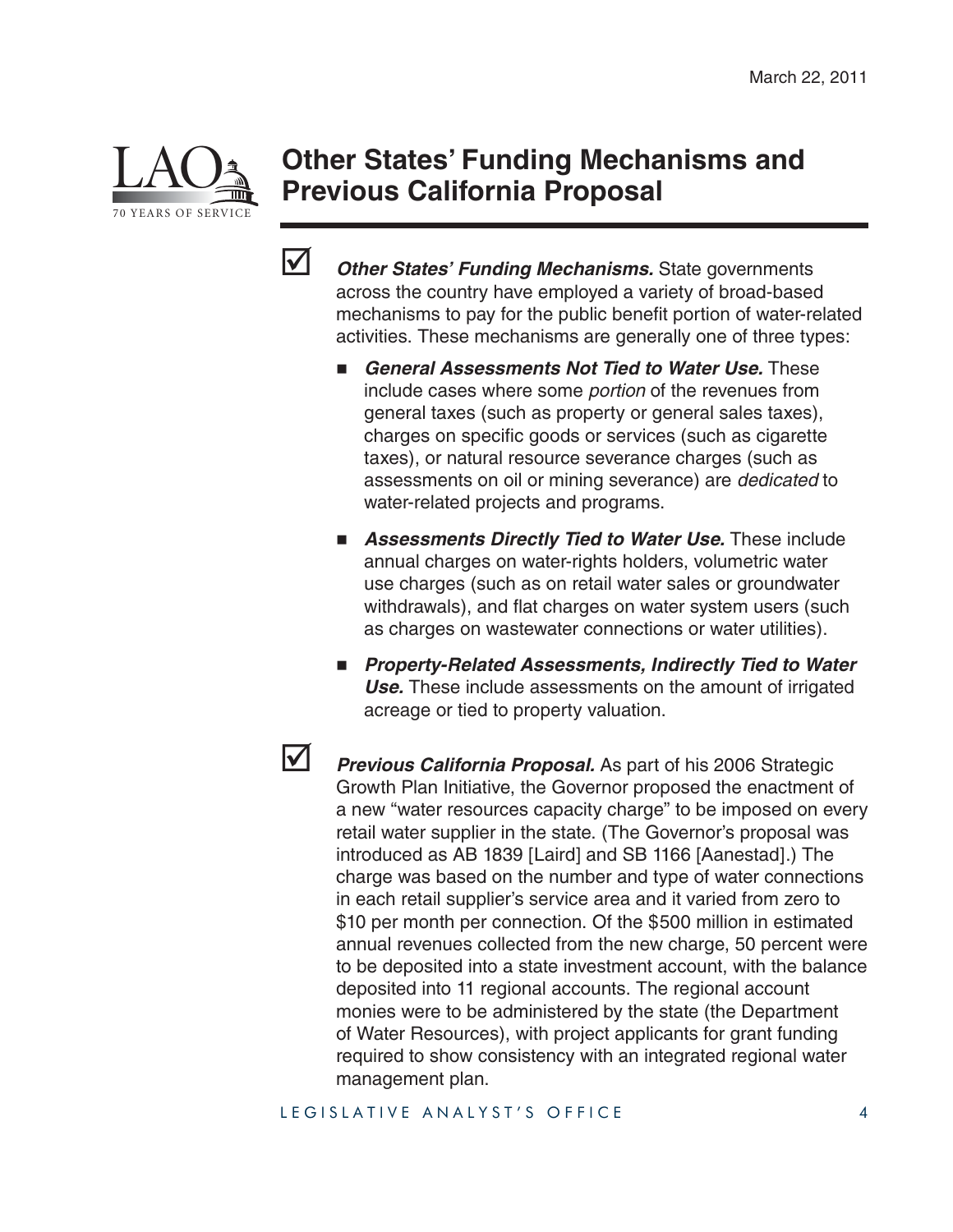

# **LAO-Preferred Funding Option**



*Evaluative Criteria.* We evaluated options for a new funding source using three main criteria:

- Ease of enactment and implementation.
- Breadth of assessment base and tie to water use.
- Ability to provide a stable, reliable, ongoing source of funding.

**M** *California-Specific Challenges.* The feasibility of the funding options evaluated were significantly impacted by two fundamental facts of water governance in California:

- There is a lack of comprehensive data on statewide water use, resulting from large amounts of water use being unregulated by the state.
- There is a diverse universe of state and local water agencies, with varying jurisdictions and administrative capabilities.

 *Placing Assessment at Water Retailer Level Makes Practical*  **Sense.** We find that an assessment levied on water retailers and administered by the state Board of Equalization is the most feasible funding option for a public-benefit-type charge in California. It is relatively easy for water retailers to provide the data necessary to impose assessments tied to the use of water.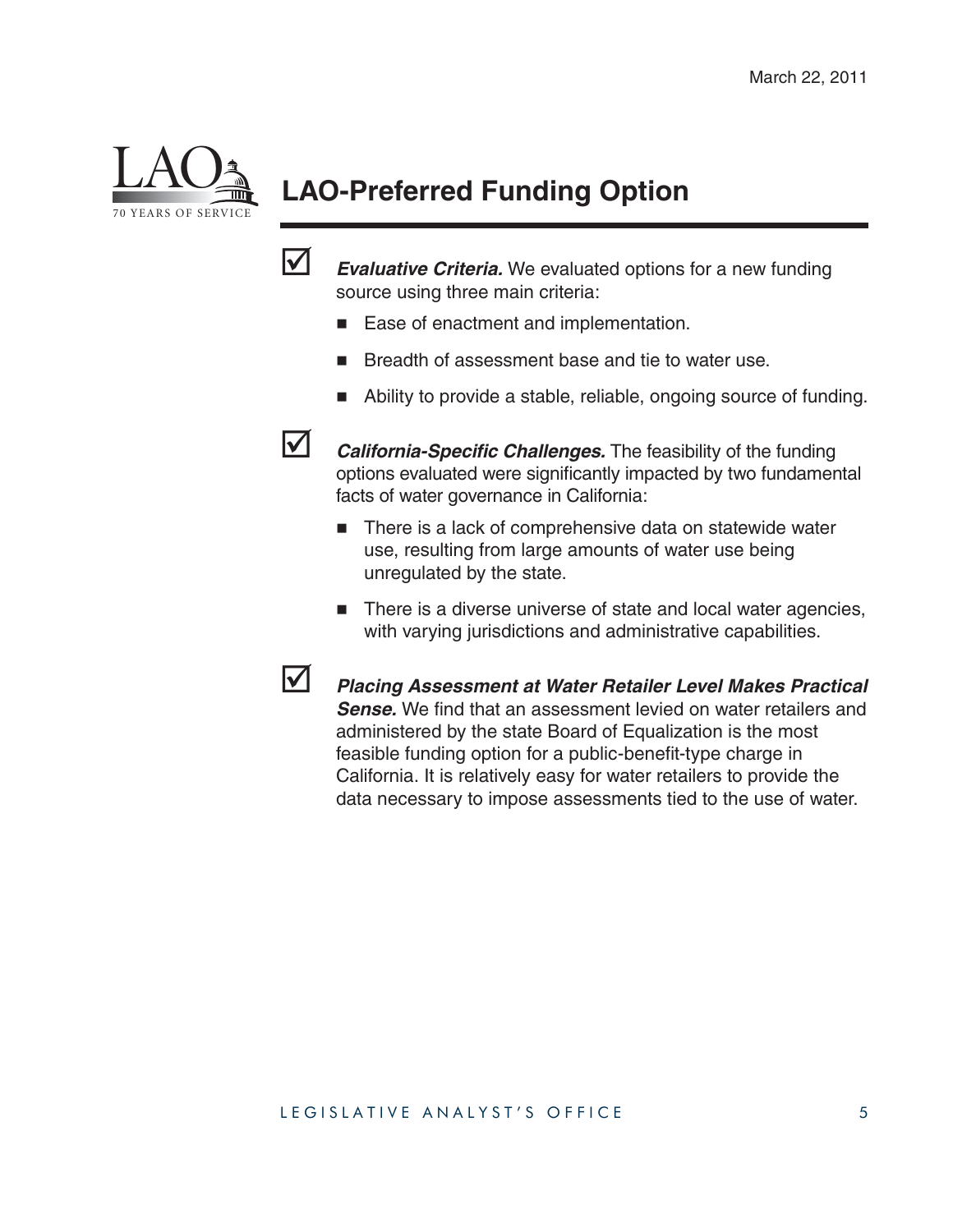

#### **LAO-Preferred Funding Option** *(Continued)*



 *Different Assessment Bases Required for Nonagricultural Versus Agricultural Water Uses.* The vast majority of urban (commercial/residential) water use in the state would be captured by an assessment that is tied to the *volume of water that a retailer supplies to nonagricultural water users*. Therefore, we consider this to be the most feasible assessment base for nonagricultural users. However, agricultural water use is more difficult to assess directly because of data gaps. This reflects the fact that a significant amount of agricultural water use is supplied by groundwater resources that are "off the grid" (that is, not supplied by a water retailer). To address this issue, we recommend that agricultural water use be captured by an assessment on water retailers based on the *total area of irrigated acreage of agricultural customers of water retailers* (even though some of those customers' acreage may be irrigated using sources other than the retailer). This relatively simple assessment approach provides a reasonable proxy for measurement of agricultural water use and would serve to capture the vast majority of agricultural water use in the state.

 *Setting the Level of the Assessments Raises Policy Issues.*  In addition to determining the total amount of revenues intended to be raised from the new assessments, the Legislature would need to address a number of policy issues that help guide the specific level of the two categories of assessments. These include:

- **Mitigating disproportionate burdens on smaller water** retailers.
- Mitigating impacts on low-income ("lifeline") customers.
- Determining the process for future adjustments to assessment levels.
- Accounting for constitutional constraints on local government water retailers' revenue-raising ability.